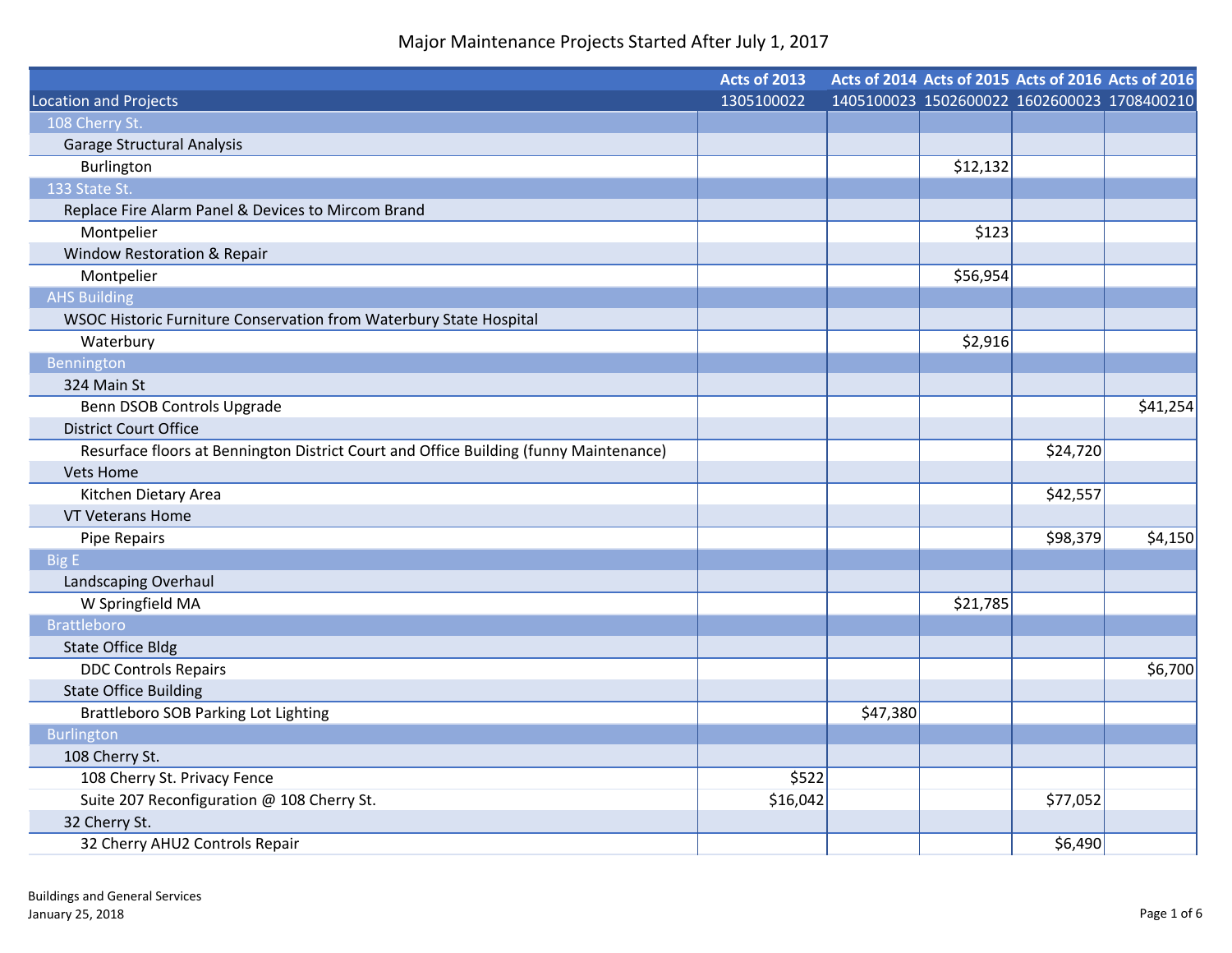|                                                      | <b>Acts of 2013</b> |         |          | Acts of 2014 Acts of 2015 Acts of 2016 Acts of 2016 |          |
|------------------------------------------------------|---------------------|---------|----------|-----------------------------------------------------|----------|
| <b>Location and Projects</b>                         | 1305100022          |         |          | 1405100023 1502600022 1602600023 1708400210         |          |
| 32 Cherry St. Garage Beam Fix                        |                     |         |          |                                                     | \$1,296  |
| Caledonia Court                                      |                     |         |          |                                                     |          |
| Slate Roof Repair                                    |                     |         |          |                                                     |          |
| St. Johnsbury                                        |                     |         | \$80,747 |                                                     |          |
| Caledonia Courthouse                                 |                     |         |          |                                                     |          |
| Caledonia Court Duct Cleaning & Air Balancing        |                     |         |          |                                                     |          |
| St. Johnsbury                                        |                     |         | \$3,160  |                                                     |          |
| Colchester                                           |                     |         |          |                                                     |          |
| <b>Health Lab</b>                                    |                     |         |          |                                                     |          |
| Health Lab Co-Locate w/UVM CRF                       |                     |         |          |                                                     | \$4,710  |
| Complex                                              |                     |         |          |                                                     |          |
| Thrush Lot Paving Repairs                            |                     |         |          |                                                     |          |
| Montpelier                                           |                     |         | \$20,475 |                                                     |          |
| <b>WSOC Furniture Conservation</b>                   |                     |         |          |                                                     |          |
| Waterbury                                            |                     |         | \$20,298 |                                                     |          |
| Derby                                                |                     |         |          |                                                     |          |
| <b>Public Safety</b>                                 |                     |         |          |                                                     |          |
| Replace Siding - Design                              |                     |         |          | \$5,920                                             |          |
| Middlebury                                           |                     |         |          |                                                     |          |
| <b>Mahady Courthouse</b>                             |                     |         |          |                                                     |          |
| Mahady Court Misc. Exterior Painting                 |                     |         |          | \$2,619                                             |          |
| Mahady Courthouse Water Damage Cleanup               | \$5,020             | \$2,025 |          |                                                     |          |
| Pittsford Main Bldg Misc Exterior Painting           | \$1,508             |         |          |                                                     |          |
| Middlesex                                            |                     |         |          |                                                     |          |
| <b>Central Services</b>                              |                     |         |          |                                                     |          |
| <b>Structural Analysis</b>                           | \$61                |         |          |                                                     |          |
| <b>General Services</b>                              |                     |         |          |                                                     |          |
| General Services Bldg Wood Pellet Conversion         |                     |         |          |                                                     | \$252    |
| Montpelier                                           |                     |         |          |                                                     |          |
| 10 Baldwin St.                                       |                     |         |          |                                                     |          |
| 10 Baldwin Renovations                               | \$145               |         |          | \$143,450                                           | \$10,199 |
| 109 State St.                                        |                     |         |          |                                                     |          |
| 109 State Mail Room Downdraft Mail Sorting Table     |                     |         |          | \$35,890                                            |          |
| Elevator Modifications (flooring, lighting/painting) | \$263               |         |          |                                                     |          |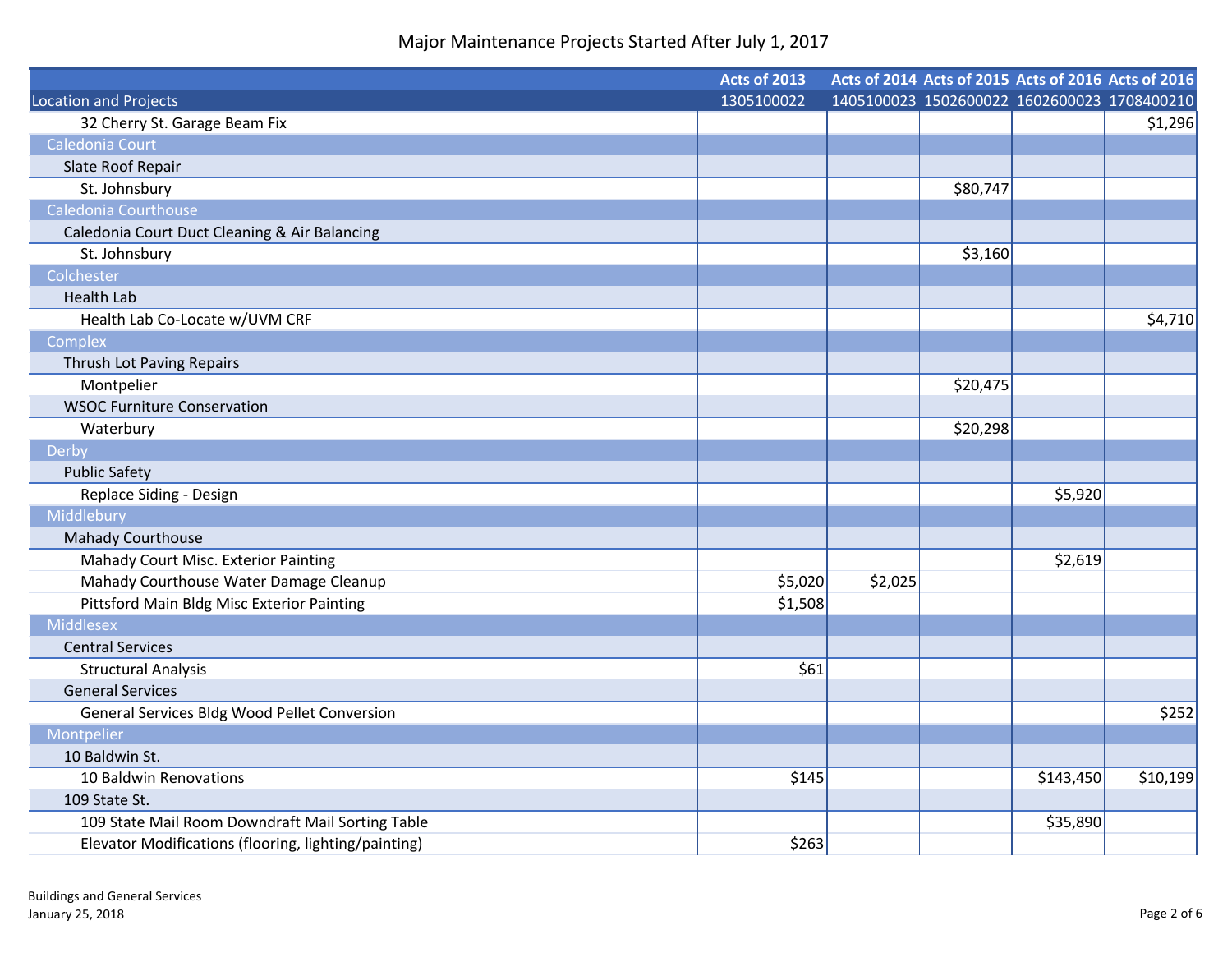|                                                                       | <b>Acts of 2013</b> |          | Acts of 2014 Acts of 2015 Acts of 2016 Acts of 2016 |          |
|-----------------------------------------------------------------------|---------------------|----------|-----------------------------------------------------|----------|
| <b>Location and Projects</b>                                          | 1305100022          |          | 1405100023 1502600022 1602600023 1708400210         |          |
| Storm drain and Concrete Ramp Repairs                                 |                     |          | \$980                                               |          |
| 110 State St.                                                         |                     |          |                                                     |          |
| 110 State Chiller Replacement                                         | \$1,032             |          | \$3,785                                             |          |
| 115 State & 1 Baldwin                                                 |                     |          |                                                     |          |
| 115 State and 1 Baldwin Gate Operators                                |                     |          | \$7,320                                             |          |
| 115 State and 1 Baldwin Wiring                                        |                     |          | \$630                                               |          |
| 115 State St.                                                         |                     |          |                                                     |          |
| <b>Emergency Wall Stabilization</b>                                   | \$50,000            |          |                                                     |          |
| SH Walkways Repair                                                    |                     |          | \$44,995                                            |          |
| <b>State House DDC Upgrades</b>                                       | \$1,524             |          | \$390                                               | \$2,321  |
| <b>State House Furniture Restoration</b>                              |                     |          | \$8,519                                             |          |
| State House Hardware & Drapes in Cafeteria                            |                     |          |                                                     | \$798    |
| <b>State House Painting</b>                                           |                     |          |                                                     | \$7,774  |
| State House Painting Stand up Desk Additions in Legislative Lounge    | \$165               |          |                                                     |          |
| Thrush Lot Parking Repairs                                            |                     |          | \$187                                               |          |
| 116 State St.                                                         |                     |          |                                                     |          |
| <b>Emergency Wall Stabilization</b>                                   | \$18,248            |          |                                                     |          |
| 120 State St.                                                         |                     |          |                                                     |          |
| 120 State 5th Floor Painting                                          | \$720               |          |                                                     |          |
| 120 State Reroof - Construction                                       | \$4,235             |          | \$2,745                                             |          |
| Painting on 1st, 2nd and 4th floors                                   |                     |          | \$200                                               |          |
| 122 State St.                                                         |                     |          |                                                     |          |
| Catwalks, Montpelier Heat Plant, Berlin Hospital & WSOC Cooling Tower |                     |          | \$722                                               |          |
| 133 State St.                                                         |                     |          |                                                     |          |
| 133 State / Pavilion Tunnel Repair (Nicom Coatings)                   |                     |          | \$11,800                                            |          |
| Replace Fire Alarm Panel & Devices to Mircom Brand                    | \$543               | \$64,929 | \$8,374                                             |          |
| Window Restoration & Repair                                           |                     | \$2,538  |                                                     |          |
| 134 State St.                                                         |                     |          |                                                     |          |
| Roof Replacement                                                      | \$698               | \$543    |                                                     |          |
| 136 State St.                                                         |                     |          |                                                     |          |
| 136 State Replace Membrane Roof                                       |                     |          |                                                     | \$29,650 |
| 144 State St.                                                         |                     |          |                                                     |          |
| 144 State St Renovation                                               | \$11                | \$2,188  | \$98,099                                            | \$65,793 |
| 6 Baldwin St.                                                         |                     |          |                                                     |          |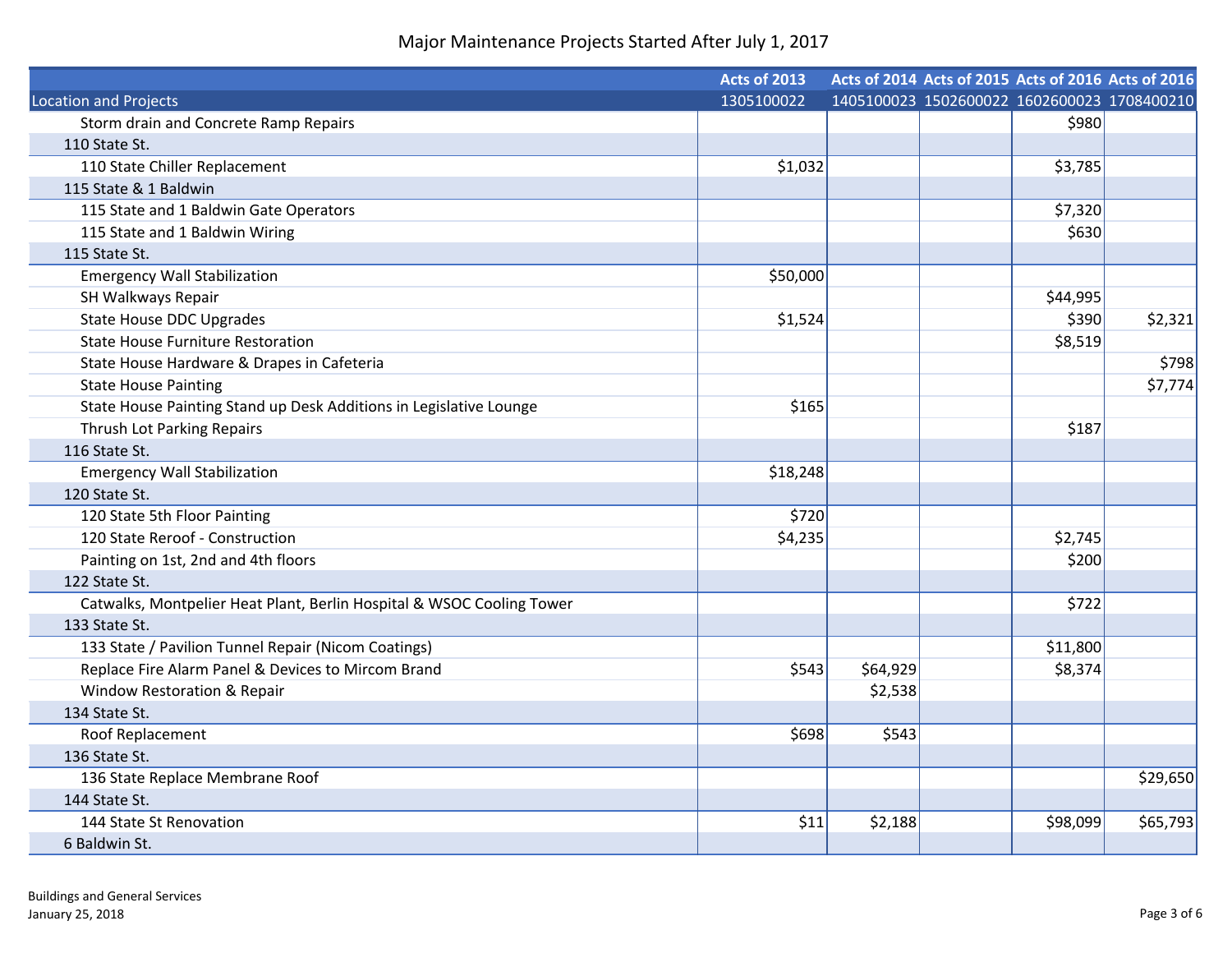|                                                    | Acts of 2013 |          | Acts of 2014 Acts of 2015 Acts of 2016 Acts of 2016 |          |
|----------------------------------------------------|--------------|----------|-----------------------------------------------------|----------|
| <b>Location and Projects</b>                       | 1305100022   |          | 1405100023 1502600022 1602600023 1708400210         |          |
| 6 Baldwin Replace Membrane Roof                    |              |          |                                                     | \$153    |
| Aiken Ave.                                         |              |          |                                                     |          |
| <b>Mold Remediation</b>                            |              | \$34,462 |                                                     |          |
| <b>Capital Complex</b>                             |              |          |                                                     |          |
| <b>Capital Complex Paving Repairs</b>              |              |          | \$20,700                                            |          |
| Montpelier                                         |              |          |                                                     |          |
| 109 State St.                                      |              |          |                                                     |          |
| 109 State Repair/Replace DDC Controls              | \$515        |          |                                                     |          |
| New Haven                                          |              |          |                                                     |          |
| <b>State Police Barracks</b>                       |              |          |                                                     |          |
| New Haven DPS Chiller Panel & TVSS                 |              |          |                                                     | \$3,587  |
| Newport                                            |              |          |                                                     |          |
| <b>Hebard SOB</b>                                  |              |          |                                                     |          |
| <b>DDC Controls Repairs</b>                        |              |          |                                                     | \$6,700  |
| <b>Hebard SOB Catch Basin Repairs</b>              |              |          | \$14,800                                            |          |
| Hebard SOB Paver Repair                            |              |          | \$2,106                                             |          |
| Thrush Lot Parking Repairs                         |              |          | \$89,055                                            |          |
| <b>NSCF</b>                                        |              |          |                                                     |          |
| Larger Parking Lot                                 |              |          | \$3,885                                             |          |
| <b>NSCF Parking Expansion</b>                      | \$72         | \$109    | \$3,735                                             | \$7,632  |
| NSCF Wood Boiler Repairs                           |              |          | \$7,225                                             |          |
| Tunnel Waterproofing & Site Improvements           |              |          | \$19,125                                            | \$16,716 |
| <b>NSCP</b>                                        |              |          |                                                     |          |
| NSCF D&E Bldgs Flushometers                        |              |          |                                                     | \$22,506 |
| Pittsford                                          |              |          |                                                     |          |
| Fire & Police Academy                              |              |          |                                                     |          |
| Pittsford Main Bldg Misc Exterior Painting         | \$10,593     |          |                                                     |          |
| Fire Academy                                       |              |          |                                                     |          |
| New Burn Building Design & Construction            | \$16,344     |          | \$492,254                                           |          |
| Rutland                                            |              |          |                                                     |          |
| Courthouse                                         |              |          |                                                     |          |
| Rutland Courthouse Stairwell Lights                |              |          |                                                     | \$3,195  |
| MultiModal Transit Ctr                             |              |          |                                                     |          |
| Multi-Modal Transit Center North Tower Roof Repair |              |          | \$20,985                                            | \$22,953 |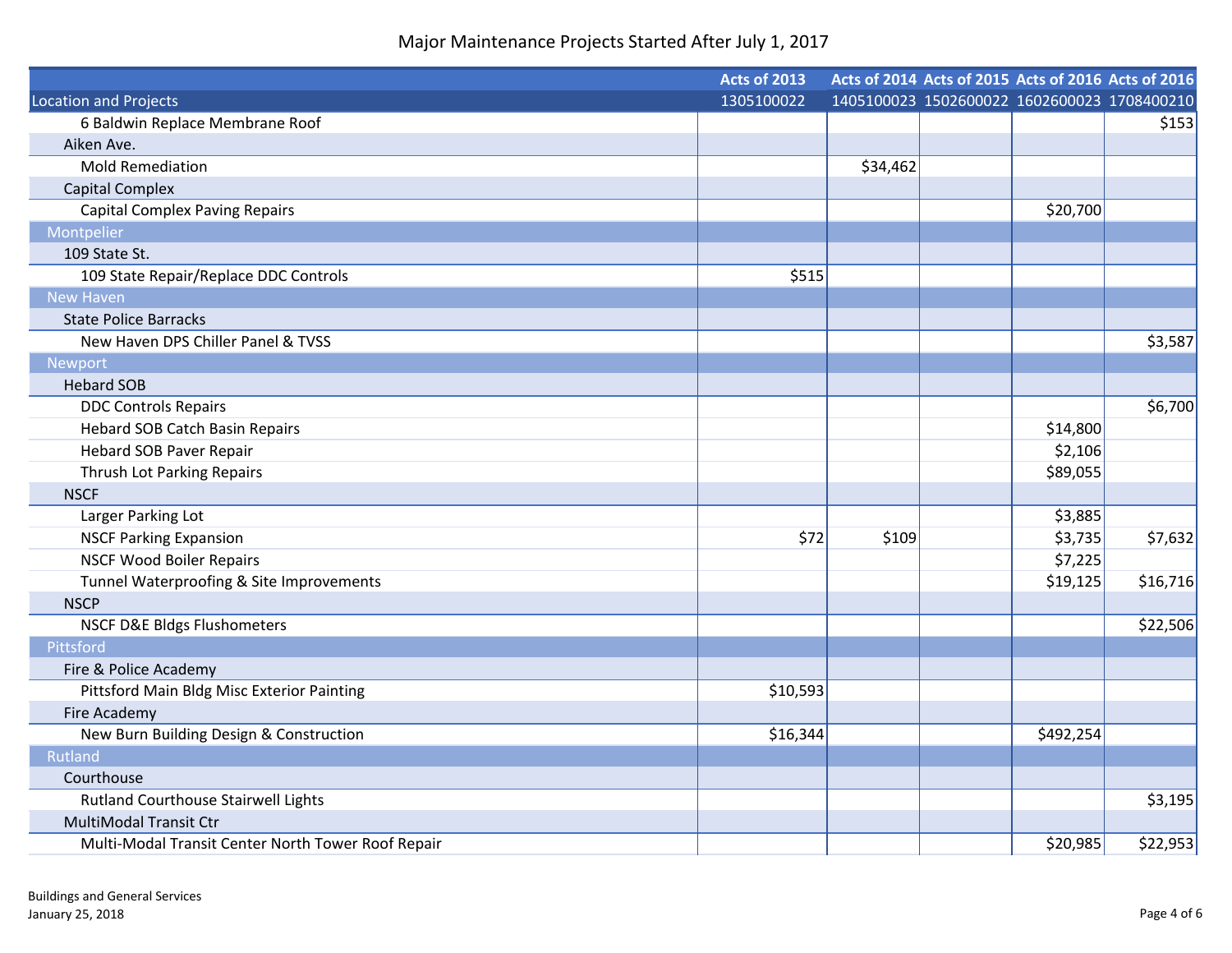|                                                               | <b>Acts of 2013</b> | Acts of 2014 Acts of 2015 Acts of 2016 Acts of 2016 |                                             |           |
|---------------------------------------------------------------|---------------------|-----------------------------------------------------|---------------------------------------------|-----------|
| <b>Location and Projects</b>                                  | 1305100022          |                                                     | 1405100023 1502600022 1602600023 1708400210 |           |
| <b>MVRCF</b>                                                  |                     |                                                     |                                             |           |
| Fire Alarm Replacement                                        |                     |                                                     | \$27,588                                    |           |
| <b>Modular Building Demolition</b>                            |                     |                                                     | \$14,404                                    |           |
| MVRCF Chilled Water Piping Replacement                        | \$55,026            | \$15,467                                            |                                             | \$1,581   |
| <b>MVRCF Ex/Muffin Monster</b>                                |                     | \$10,620                                            |                                             |           |
| <b>MVRCF Generator Replacement</b>                            |                     |                                                     | \$1,183                                     | \$275     |
| Springfield                                                   |                     |                                                     |                                             |           |
| <b>SSCF</b>                                                   |                     |                                                     |                                             |           |
| India "I" Unit Security Fence Modifications                   |                     | \$15,071                                            | \$4,596                                     |           |
| <b>SSCF New Muffin Monster Building</b>                       |                     |                                                     | \$263                                       |           |
| <b>SSCF Suicide Bunks</b>                                     |                     |                                                     | \$12,496                                    |           |
| Windham Cty Court & Addison Cty Court - Install Holding Cells |                     |                                                     | \$2,028                                     |           |
| <b>State Office Bldg</b>                                      |                     |                                                     |                                             |           |
| Springfield SOB River Retaining Wall Repair/Replacement       | \$4,500             | \$3,500                                             | \$832                                       | \$36,100  |
| St. Albans                                                    |                     |                                                     |                                             |           |
| <b>NWSCF</b>                                                  |                     |                                                     |                                             |           |
| <b>ABC Roof</b>                                               | \$2,796             |                                                     | \$131,219                                   | \$738     |
| St. Johnsbury                                                 |                     |                                                     |                                             |           |
| Caledonia Court                                               |                     |                                                     |                                             |           |
| Slate Roof Repair                                             |                     |                                                     | \$8,362                                     | \$2,489   |
| Slate Roof Repair & Cupola Replacement                        | \$1,608             |                                                     |                                             |           |
| Caledonia Courthouse                                          |                     |                                                     |                                             |           |
| Caledonia Court Duct Cleaning & Air Balancing                 | \$500               | \$74,120                                            | \$12,905                                    | \$4,096   |
| <b>NERCF</b>                                                  |                     |                                                     |                                             |           |
| Alpha Unit Showers and windows - Construction                 |                     |                                                     | \$4,165                                     | \$210,200 |
| <b>NERCF Maint Bldg Fitup</b>                                 |                     |                                                     |                                             | \$27,920  |
| Replace Door Control System                                   | \$4,194             | \$8,935                                             |                                             | \$8,000   |
| Replace Sidewalk from Visitor Lot to Main Entrance            | \$683               |                                                     | \$420                                       |           |
| Statewide                                                     |                     |                                                     |                                             |           |
| Statewide                                                     |                     |                                                     |                                             |           |
| Misc Flooring @ Various Sites                                 |                     |                                                     |                                             | \$13,858  |
| <b>Submittal Exchange Training</b>                            | \$5,000             |                                                     |                                             |           |
| W Springfield MA                                              |                     |                                                     |                                             |           |
| <b>Big E</b>                                                  |                     |                                                     |                                             |           |